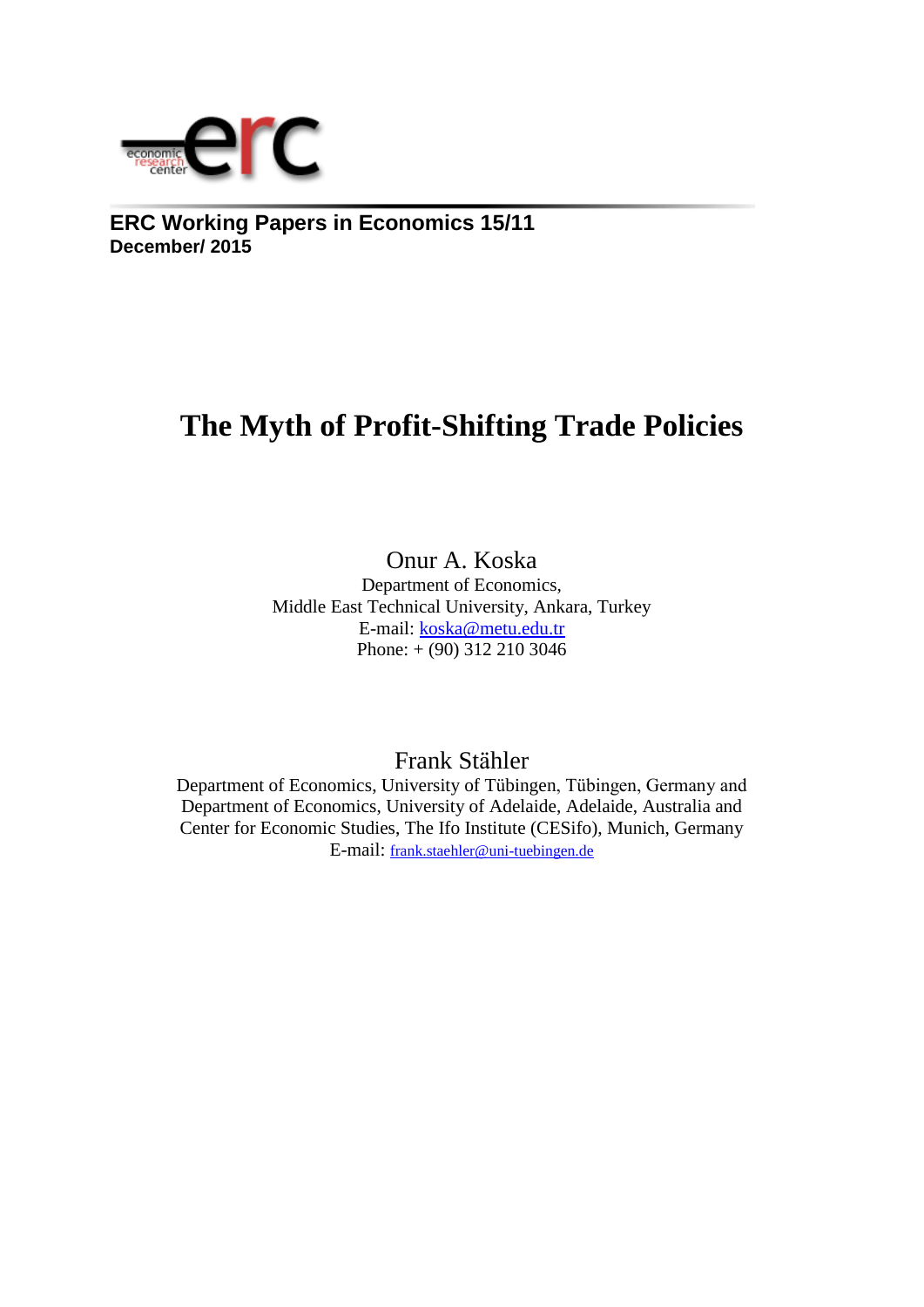## The Myth of Profit-Shifting Trade Policies

Onur A. Koska<sup>∗</sup> Frank Stähler<sup>†</sup>

December 2015

#### Abstract

Since Dixit (1984), it is well accepted that a home country's best policy is to ban imports in an oligopolistic market if the resulting monopoly has a cost advantage over imports. This note (i) provides a formal proof and (ii) extends this result to symmetric firms. When domestic instruments are available, the optimal policy in a non-cooperative game is to subsidize local production such that it completely replaces imports. This policy is also globally first-best.

Keywords: Import tariffs, export subsidies, profit shifting JEL Classification: F13

<sup>∗</sup>Corresponding Author: Middle East Technical University (METU), Department of Economics, Universiteler Mah. Dumlupınar Blv. No:1, 06800 Cankaya, Ankara/Turkey. Tel:  $+(90)$  312 210 3046. Fax: +(90) 312 210 7964. Email: koska@metu.edu.tr

<sup>&</sup>lt;sup>†</sup>University of Tübingen, University of Adelaide and CESifo, Department of Economics, Mohlstr. 36 (V4), D-72074 Tübingen, Germany, frank.staehler@uni-tuebingen.de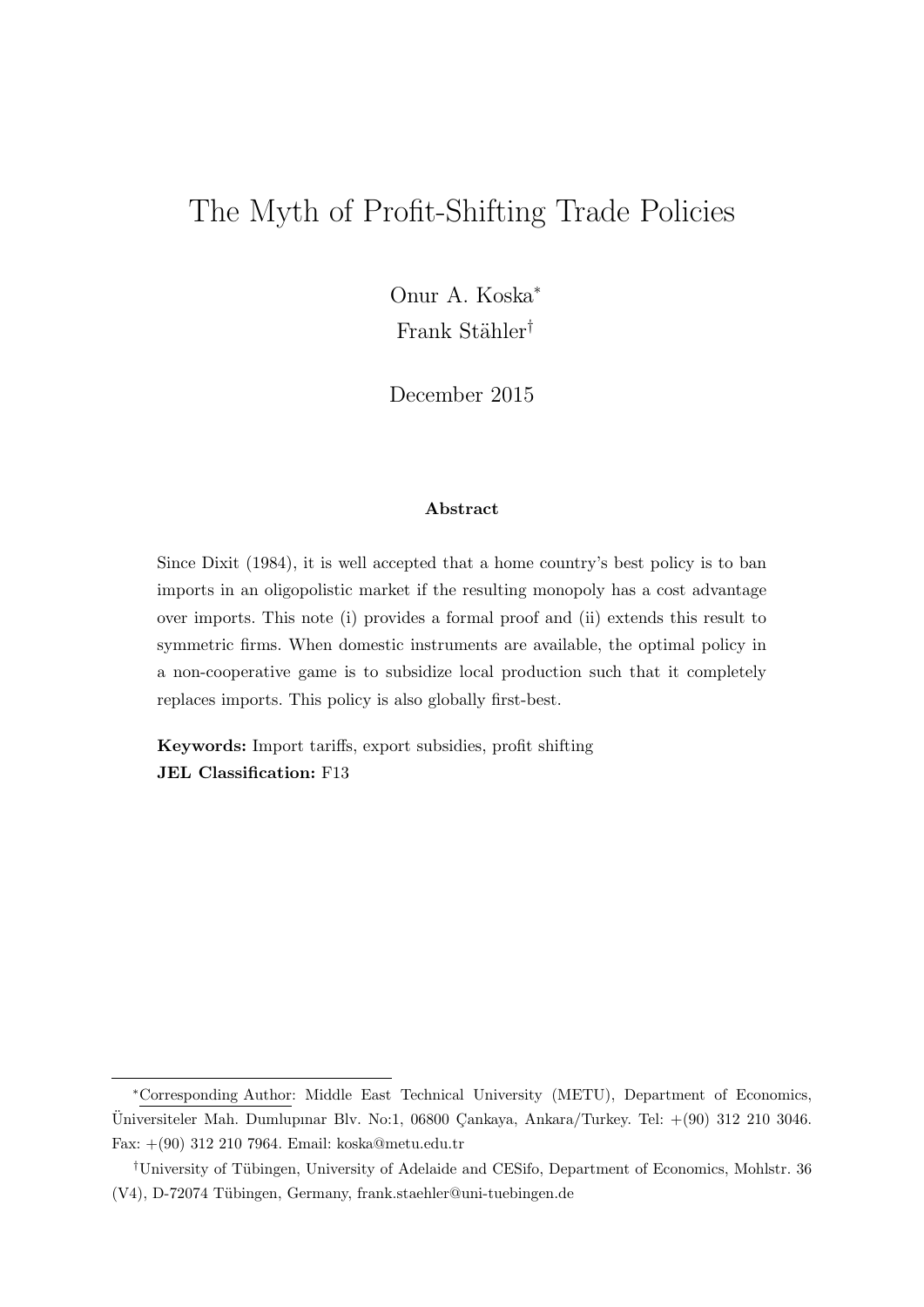#### 1 Introduction

It seems to be a well-established result of international trade theory that export subsidies and/or import tariffs are used in an environment of imperfect competition to shift profits from a foreign firm to a domestic country.<sup>1</sup> This result, however, relies heavily on the assumption that other domestic policy instruments are not available, which is mostly overlooked in the literature (Bagwell and Staiger, 2012). In fact, both the import tariff and the export subsidy are relatively inefficient instruments compared to subsidizing production for the local market, and restricting the use of import tariffs and/or export subsidies will have no effect insofar as there is no restriction on domestic policy instruments. Dixit (1984) acknowledges this especially when local firms have a cost advantage over imports and compete in oligopolistic markets. In this note, we show in a simple international duopoly model that even without a cost advantage prior to any policy intervention, trade instruments do not play any role for optimal policies when domestic policy instruments are available. Furthermore, the globally first-best policy is an equilibrium in this non-cooperative game.

#### 2 The model

Demand in each country is determined by a representative consumer's optimal behavior. We assume a quasi-linear utility function  $U(Q, Z) = u(Q) + Z$  for the domestic consumer, where Z is the numeraire good produced under perfect competition by the use of labor such that one unit of labor produces one unit of the numeraire good. Q is the amount of good produced under imperfect competition. With the wage normalized to unity under these assumptions, demand is given by  $u'(Q) = p(Q)$ . In our model, preferences need not be the same across countries, so foreign demand will be determined by  $u^{*'}(Q) = p(Q^*);$ in what follows, all foreign activities are denoted by a star. The market for  $Q$  and  $Q^*$  is segmented and served by a domestic and a foreign firm. Consider the domestic country in which aggregate consumption is given by  $Q = y + x^*$ , where y denotes domestic production for the domestic market and  $x^*$  denotes foreign exports to the domestic country. As standard in Cournot duopoly models, we assume that both firms' outputs in a market are strategic substitutes in the sense of Bulow et al. (1985) such that

$$
p' + p''y < 0; \quad p' + p''x^* < 0; \quad p' + p''y^* < 0; \quad p' + p''x < 0,\tag{1}
$$

which guarantees that the reaction curves are downward sloping.

<sup>&</sup>lt;sup>1</sup>See Brander (1995) for a review of the strategic trade policy literature.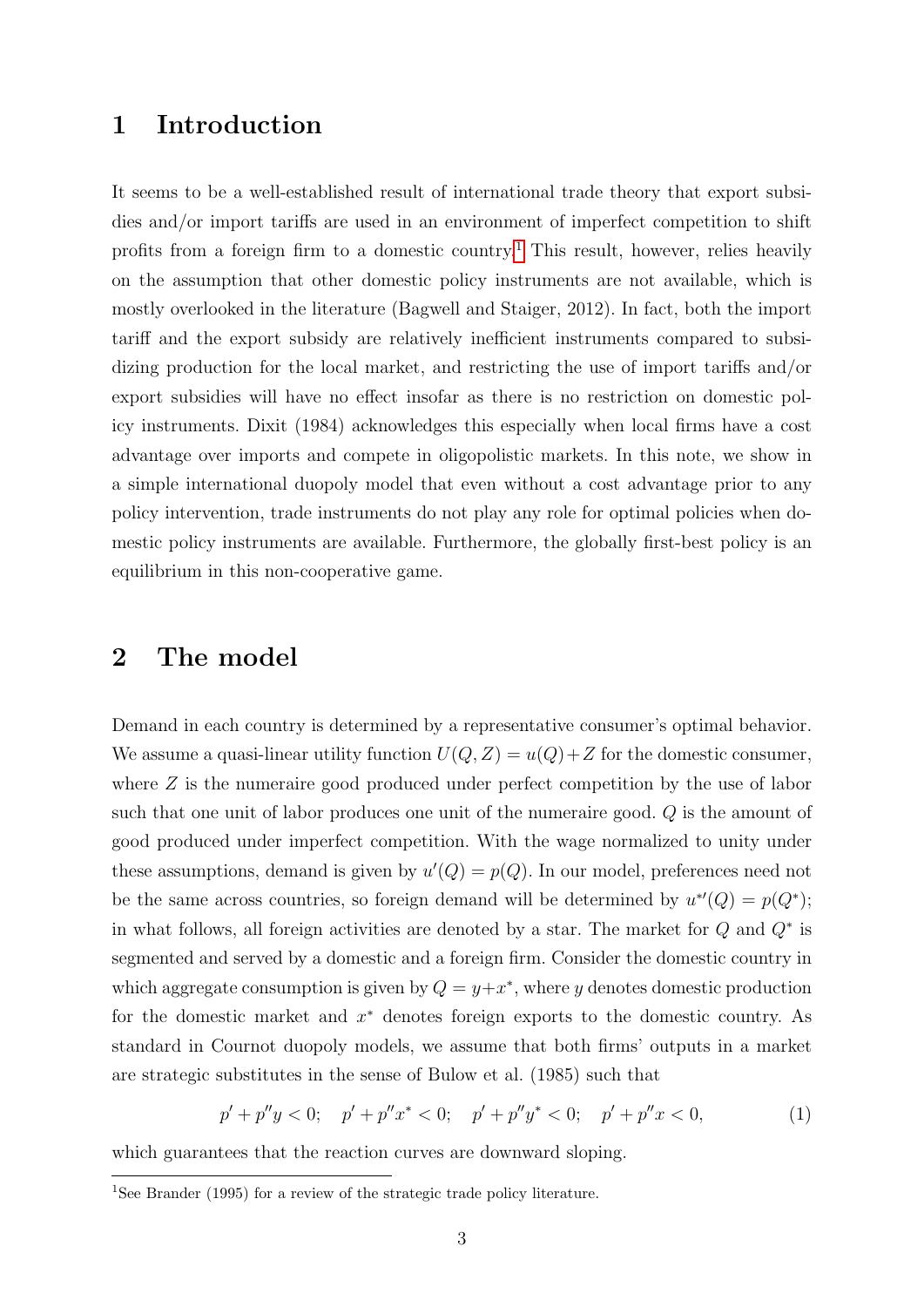This is a two-stage game: in the first stage, each government sets its policy as to maximize national welfare; and in the second stage, each firm maximizes its profits across both countries. The domestic government may use three instruments: (i) a production subsidy for the local market (s); (ii) an export subsidy ( $\sigma$ ); and (iii) an import tariff (t). It should be clear that the production subsidy for the local market could easily be replaced by a domestic consumption subsidy. Furthermore, there is a per-unit trade cost of size  $\tau \geq 0$ , which makes exports at least as costly as serving the market by local production. If  $s = \sigma$ , the subsidy would not distinguish between the target markets of production. Similarly, the foreign government can employ the same set of instruments, denoted by  $s^*, \sigma^*$  and  $t^*$ .

Without loss of generality, we normalize each firm's (constant) marginal production cost to zero.<sup>2</sup> Consequently, domestic profits are given by

$$
\Pi = (p+s)y + (p^* + \sigma - t^* - \tau)x,
$$

where  $x$  denotes the domestic exports, and foreign profits are given by

$$
\Pi^* = (p^* + s^*)y^* + (p + \sigma^* - t - \tau)x^*,
$$

where  $y^*$  denotes foreign production for the foreign market. Profit maximization implies the first-order conditions:

$$
\Pi_y = p'y + p + s \le 0 \quad (= 0 \text{ if } y > 0),
$$
  
\n
$$
\Pi_x = p^{*'}x + p^* + \sigma - t^* - \tau \le 0 \quad (= 0 \text{ if } x > 0),
$$
  
\n
$$
\Pi_{y^*}^* = p^{*'}y^* + p^* + s^* \le 0 \quad (= 0 \text{ if } y^* > 0),
$$
  
\n
$$
\Pi_{x^*} = p'x^* + p + \sigma^* - t - \tau \le 0 \quad (= 0 \text{ if } x^* > 0).
$$
\n(2)

These first-order conditions give us the behavior of both firms in both markets for a given set of policy instruments.<sup>3</sup> We now turn to the first stage in which each government maximizes its national welfare using all of its three policy instruments. Domestic welfare, denoted  $W(s, \sigma, t)$ , is comprised of domestic consumer surplus, the domestic firm's profits from both markets and the change in the domestic government's revenues. Similarly, foreign welfare, denoted  $W^*(s^*, \sigma^*, t^*)$ , is comprised of foreign consumer surplus, the foreign firm's profits from both markets and the change in the foreign government's

<sup>&</sup>lt;sup>2</sup>As cost advantages cannot be defined independent of output levels in the case of increasing marginal costs, we confine the analysis to constant marginal costs.

<sup>&</sup>lt;sup>3</sup>Furthermore, as is the standard assumption in the literature, we assume that the effect of the own output on own marginal profits is stronger than on the rival's marginal profits:  $\Pi_{yy}\Pi_{x^*x^*} - \Pi_{yx^*}\Pi_{x^*y} > 0$  and  $\Pi_{y^*y^*}\Pi_{xx} - \Pi_{y^*x}\Pi_{xy^*} > 0$ . This guarantees a positive value of the determinant of the Jacobian matrix. Also we assume second-order sufficiency in the maximization problem (see the Appendix).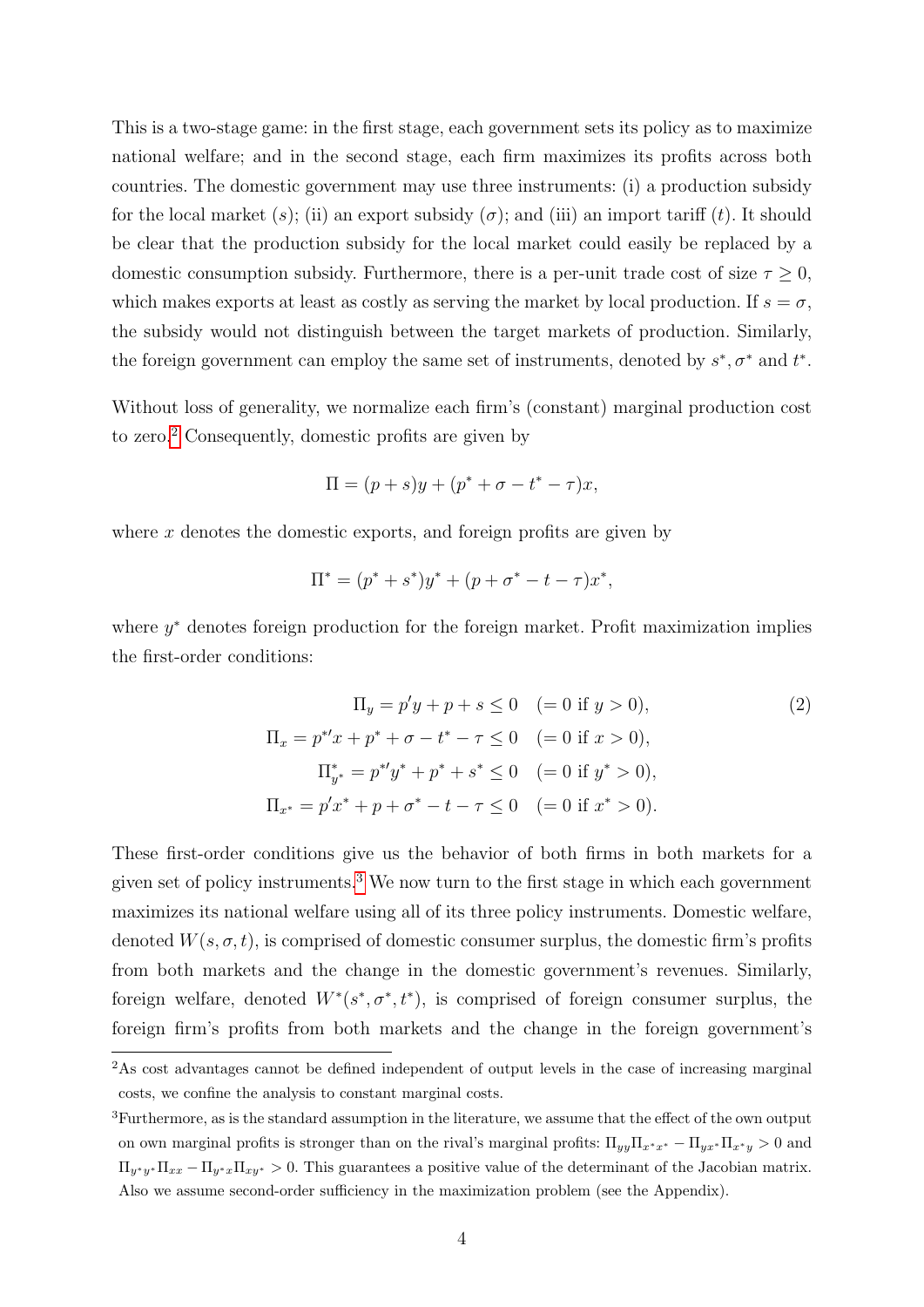revenues. We are now ready to present our main result. The appendix has all the details, including the formal proof of our main result.

**Proposition 1** If the welfare functions  $W(s, \sigma, t)$  and  $W^*(s^*, \sigma^*, t^*)$  are quasi-concave, an equilibrium exists in which

- neither country will use import tariffs and/or export subsidies,
- both countries will employ a subsidy for production for the local market such that the domestic price is equal to the domestic marginal production cost, and as a result
- there will be no trade.

Note carefully that this is a non-cooperative equilibrium which implies the optimal, firstbest outcome. In equilibrium, neither import tariffs nor export subsidies are used to shift profits. The intuition for this result is as follows. An import tariff would shift the foreign firm's profits to some extent to the domestic government, but at the same time it would create a negative externality for domestic consumers, as aggregate output would decline and prices would increase. An export subsidy would shift the foreign firm's profits to the domestic firm, as the domestic firm would produce more aggressively in the foreign market. At the same time, however, it would create a positive externality for foreign consumers who would enjoy a larger aggregate supply and lower prices. So, an import tariff would create a negative externality for domestic consumers and an export subsidy would create a positive externality for non-domestic consumers only. Subsidizing production for the local market has none of these unwarranted externality effects and is, thus, a much more efficient instrument. As trade policy instruments will not be used in equilibrium, the following result is obvious.

Proposition 2 Restricting the use of import tariffs and/or export subsidies has no effect as long as a production subsidy for the local market is not restricted.

#### 3 Concluding remarks

In this note, we provide a formal proof that shows in a simple international duopoly model that trade instruments do not play any role for optimal policies when domestic policy instruments are available and firms have identical constant marginal cost of production. However, this note does not intend to promote the use of a specific policy, as their use may incur other problems beyond the scope of our model; see, for instance, Maggi (1999)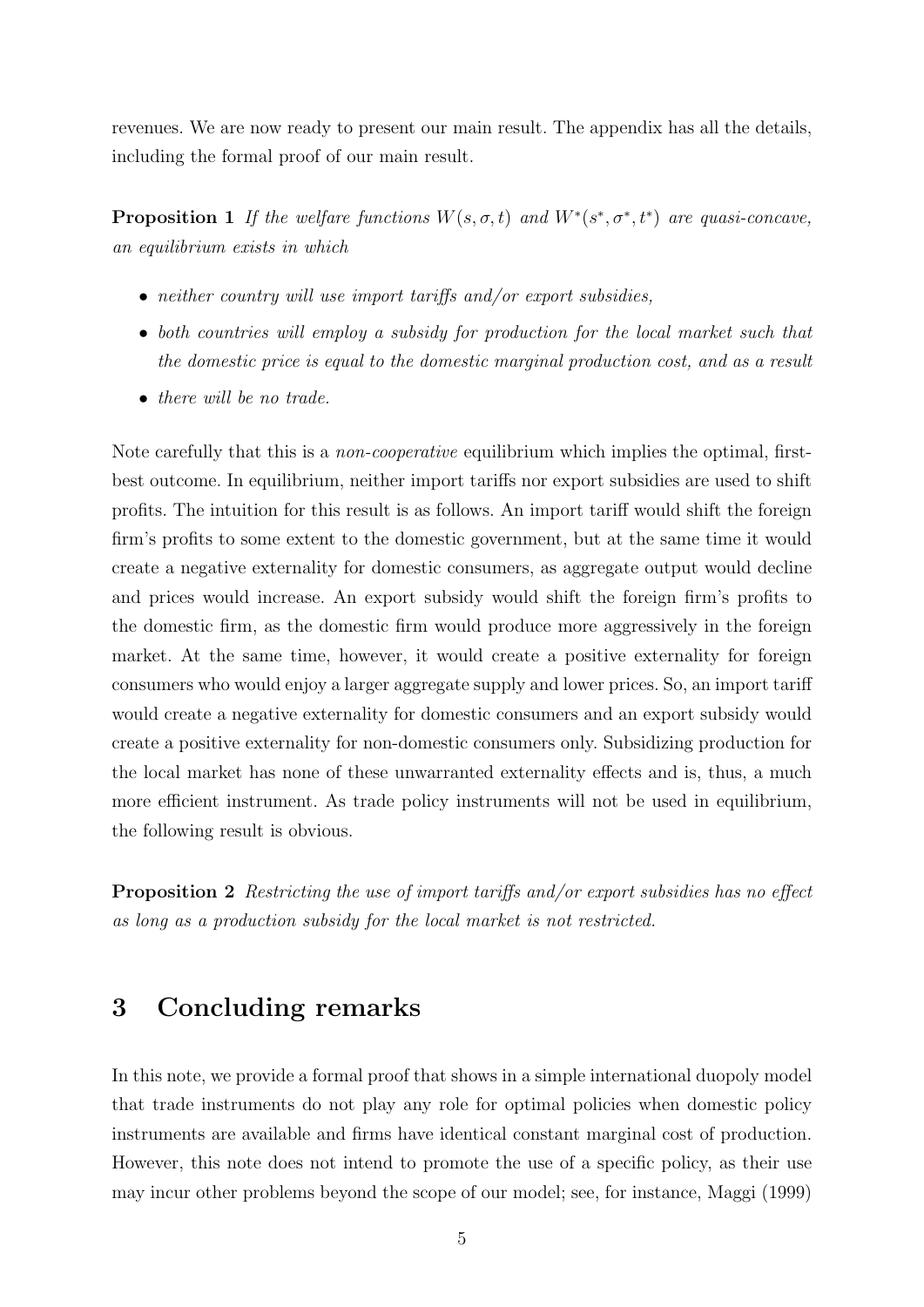for the case of asymmetric information. On the contrary, it shall be duly noted that for the sake of completeness and correctness, discussions of the availability of different policy instruments are highly warranted in studies on the strategic trade policy in imperfectly competitive markets.

### Appendix

#### Proof of Proposition  $\overline{1}$

Let us consider the domestic market (similar expressions will hold for the foreign market) and assume that interior solutions exist which may include bounds. Differentiating  $(2)$ yields  $\Pi_{yy} = 2p' + p''y < 0, \Pi_{yx^*} = p' + p''y < 0, \Pi_{x^*x^*}^* = 2p' + p''x^* < 0, \Pi_{x^*y}$  $p' + p''x^* < 0, \Pi_{ys} = \Pi_{x^*\sigma^*}^* = 1$  and  $\Pi_{x^*t}^* = -1$  while all other second derivatives are zero. Total differentiation yields

$$
\left[\begin{array}{cc}2p'+p''y & p'+p''y\\p'+p''x^* & 2p'+p''x^*\end{array}\right]\left[\begin{array}{c}dy\\dx^*\end{array}\right]=\left[\begin{array}{c}-1\\0\end{array}\right]ds+\left[\begin{array}{c}0\\-1\end{array}\right]d\sigma^*+\left[\begin{array}{c}0\\1\end{array}\right]dt
$$

where the Jacobian determinant  $\det(J) = p'(3p' + p''(y + x^*)) > 0$ . We can now determine the partial changes in the optimal outputs  $y, x^*$  and  $Q = y + x^*$ .

$$
y_s = -\frac{2p' + p''x^*}{\det(J)} > 0, \quad x_s^* = \frac{p' + p''x^*}{\det(J)} < 0, \quad Q_s = -\frac{p'}{\det(J)} > 0,
$$
  

$$
y_{\sigma^*} = \frac{p' + p''y}{\det(J)} < 0, \quad x_{\sigma^*}^* = -\frac{2p' + p''y}{\det(J)} > 0, \quad Q_{\sigma^*} = -\frac{p'}{\det(J)} > 0,
$$
  

$$
y_t = -\frac{p' + p''y}{\det(J)} > 0, \quad x_t^* = \frac{2p' + p''y}{\det(J)} < 0, \quad Q_t = -\frac{p'}{\det(J)} < 0.
$$

Similar expressions hold for  $y^*$ ,  $x^*$  and  $Q^*$  which we do not report here. We now write domestic welfare as a function of all domestic policy instruments:

$$
W(s,t,\sigma) = u(Q) - p(Q)Q - p'(Q)y^{2} - p^{*'}(Q^{*})x^{2} + tx^{*} - sy - \sigma x.
$$

The first two terms are the consumer surplus, the third and the fourth terms are the domestic firm's maximized profits respectively from the domestic market and the foreign market, and the last three terms collect the effect on governmental revenues. The marginal welfare changes, using  $u'(Q) = p(Q)$ , are given by

$$
W_s = -p'QQ_s - Q_s p''y^2 - 2p'yy_s + tx_s^* - y - sy_s,
$$
  
\n
$$
W_t = -p'QQ_t - Q_t p''y^2 - 2p'yy_t + x^* + tx_t^* - sy_t,
$$
  
\n
$$
W_\sigma = -Q_\sigma^* p^{*\prime\prime} x^2 - 2p^{*\prime} xx_\sigma - x - \sigma x_\sigma.
$$